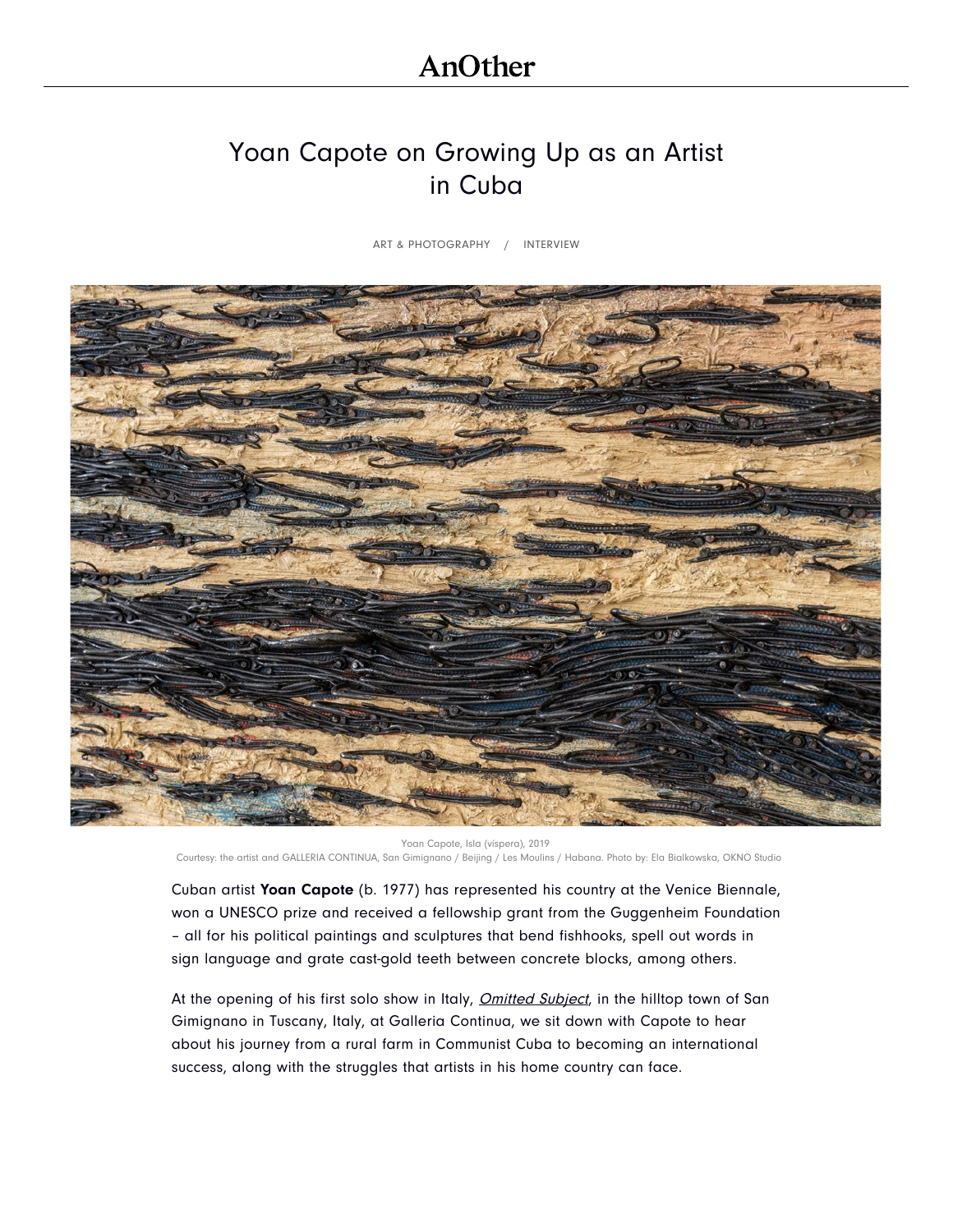

[GALLERY](https://www.anothermag.com/art-photography/gallery/10733/yoan-capote/2) / 11 IMAGES Yoan C[apote](https://www.anothermag.com/art-photography/gallery/10733/yoan-capote/3)

Harry Seymour: Wh[at was your journey to becoming an artist, and](https://www.anothermag.com/art-photography/gallery/10733/yoan-capote/0) what does the infrastructure look like in Cuba for young artists?

Yoan Capote: It has changed a lot, but back then the government implemented a lot of support for culture. When I was around ten, I started taking art classes in school. These programmes were supported by Russia and China, the Socialist places. We received a lot of political teaching. A strong approach came from the Russian professors, but it was good for discipline. The plan however wasn't for us to become international artists. It was to finish school, return to the countryside and spread culture. When I finished school, however, the Russians began leaving, and the educational system was collapsing.

#### HS: When was this?

YC: Around 1991. Then I was selected to study at the National School of Art in Havana. Each year the government would select ten or 15 students from across all provinces.

# HS: Was there a test?

YC: Yes. My friends would be playing soccer or with girlfriends, but my father would warn me if I did that, I would have his destiny, growing rice. It's hot, hard, muddy work. He explained that he knew nothing about art, but that he hoped it meant I didn't have to do that. So I would draw in the bathroom every night until 3am, then wake up for school at 8am.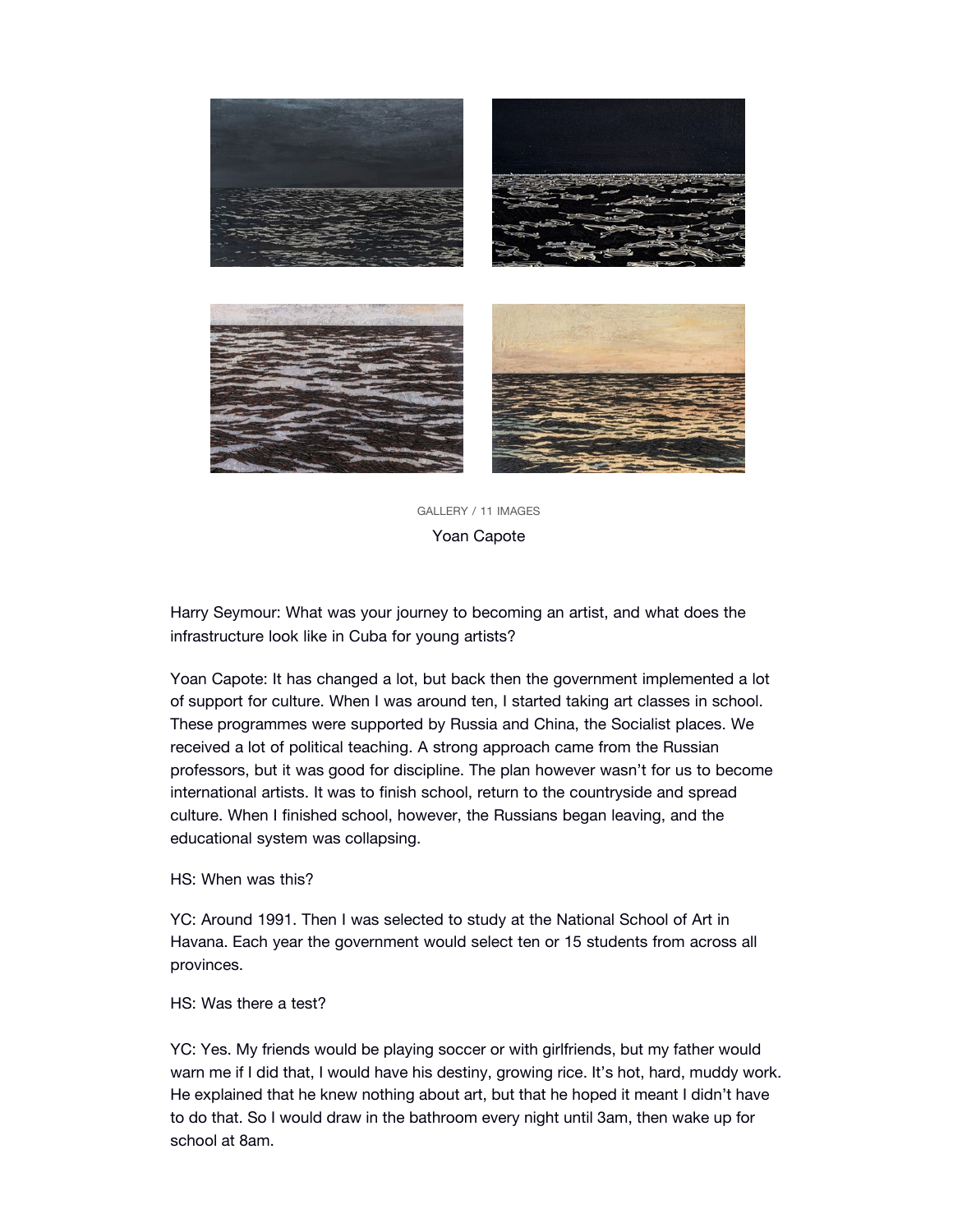## HS: It paid off?

YC: Yes, I arrived in Havana, but the government didn't have any money to maintain the free art school and the director told all the students that it was going to be tough and there wasn't enough food – but those who wanted to stay would be given the freedom to make it work.

### HS: Did it stay free?

YC: Yes, but the teachers emigrated to further their careers. That made me start to realise that I could make a living from art. I used to sit on a wall imaging what was beyond the horizon.

# HS: America?

YC: Yes – something is rooted in Cubans about America. Everyone always talks about it. I started learning about art from books in the art school, which expanded my dreams of America.



Yoan Capote, Stress (desplazados), 2019 Courtesy: the artist and GALLERIA CONTINUA, San Gimignano / Beijing / Les Moulins / Habana. Photo by: Ela Bialkowska, OKNO Studio

#### HS: What happened after art school?

YC: My work was chosen for the Havana Biennale, where it was awarded a prize by UNESCO. In 2000, I realised that I didn't want to stay in Cuba and be a professor, so started to apply for fellowships.